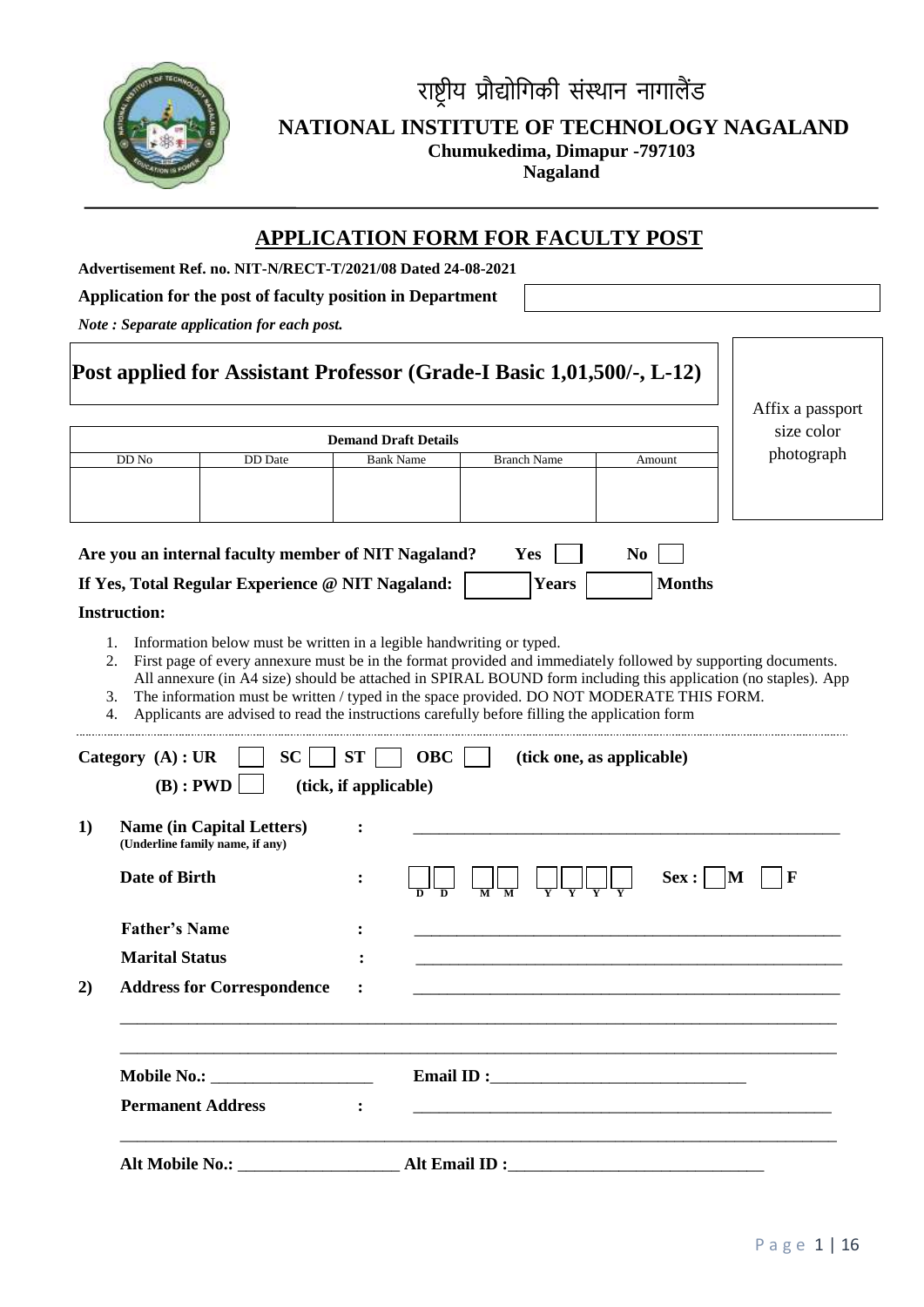### **3) Areas of Specialization :**

#### **4) Essential Qualification \* :** (**Annexure – A,** Enclose Relevant Certificates)

| Sl. | <b>Qualification * Degree</b> | <b>Branch</b> | % Marks/<br><b>CGPA</b> | Div. |       | <b>Date</b> | University /<br><b>Institution</b> | Annexure |
|-----|-------------------------------|---------------|-------------------------|------|-------|-------------|------------------------------------|----------|
| No. |                               |               |                         |      | Entry | Completion  |                                    | Page No. |
|     |                               |               |                         |      |       |             |                                    |          |
| 1.  | Ph.D.                         |               |                         |      |       |             |                                    |          |
| 2.  | PG                            |               |                         |      |       |             |                                    |          |
|     |                               |               |                         |      |       |             |                                    |          |
| 3.  | <b>UG</b>                     |               |                         |      |       |             |                                    |          |
|     |                               |               |                         |      |       |             |                                    |          |
| 4.  | HSC(12 <sup>th</sup> )        |               |                         |      |       |             |                                    |          |
|     | SSLC(10 <sup>th</sup> )       |               |                         |      |       |             |                                    |          |
| 5.  |                               |               |                         |      |       |             |                                    |          |
| 6.  | <b>Others</b>                 |               |                         |      |       |             |                                    |          |
|     |                               |               |                         |      |       |             |                                    |          |

#### **Details of PhD**

PhD Title :

#### **5) Experience: (As on last date of application)**

# **a) Teaching Experience:** *(***Annexure – B,** *Enclose experience certificate from employer with the salary details.)*

| Name of<br><b>Institution</b>                     | <b>Designation</b> | From | To<br>Till |              | Total exp.    | Pay & Pay<br><b>Scale</b>               | <b>Gross</b><br>Pay | <b>Regular</b><br>/Contract | <b>Annexure</b><br>Page No. |
|---------------------------------------------------|--------------------|------|------------|--------------|---------------|-----------------------------------------|---------------------|-----------------------------|-----------------------------|
| <b>(Starting)</b><br>from<br>present<br>position) |                    |      | date       | <b>Years</b> | $\bf{Months}$ | (Band)<br>with AGP<br><b>Separately</b> |                     |                             |                             |
|                                                   |                    |      |            |              |               |                                         |                     |                             |                             |
|                                                   |                    |      |            |              |               |                                         |                     |                             |                             |
|                                                   |                    |      |            |              |               |                                         |                     |                             |                             |
|                                                   |                    |      |            |              |               |                                         |                     |                             |                             |
|                                                   |                    |      |            |              |               |                                         |                     |                             |                             |

**Note : Attached separate sheet, if rows are insufficient / required.**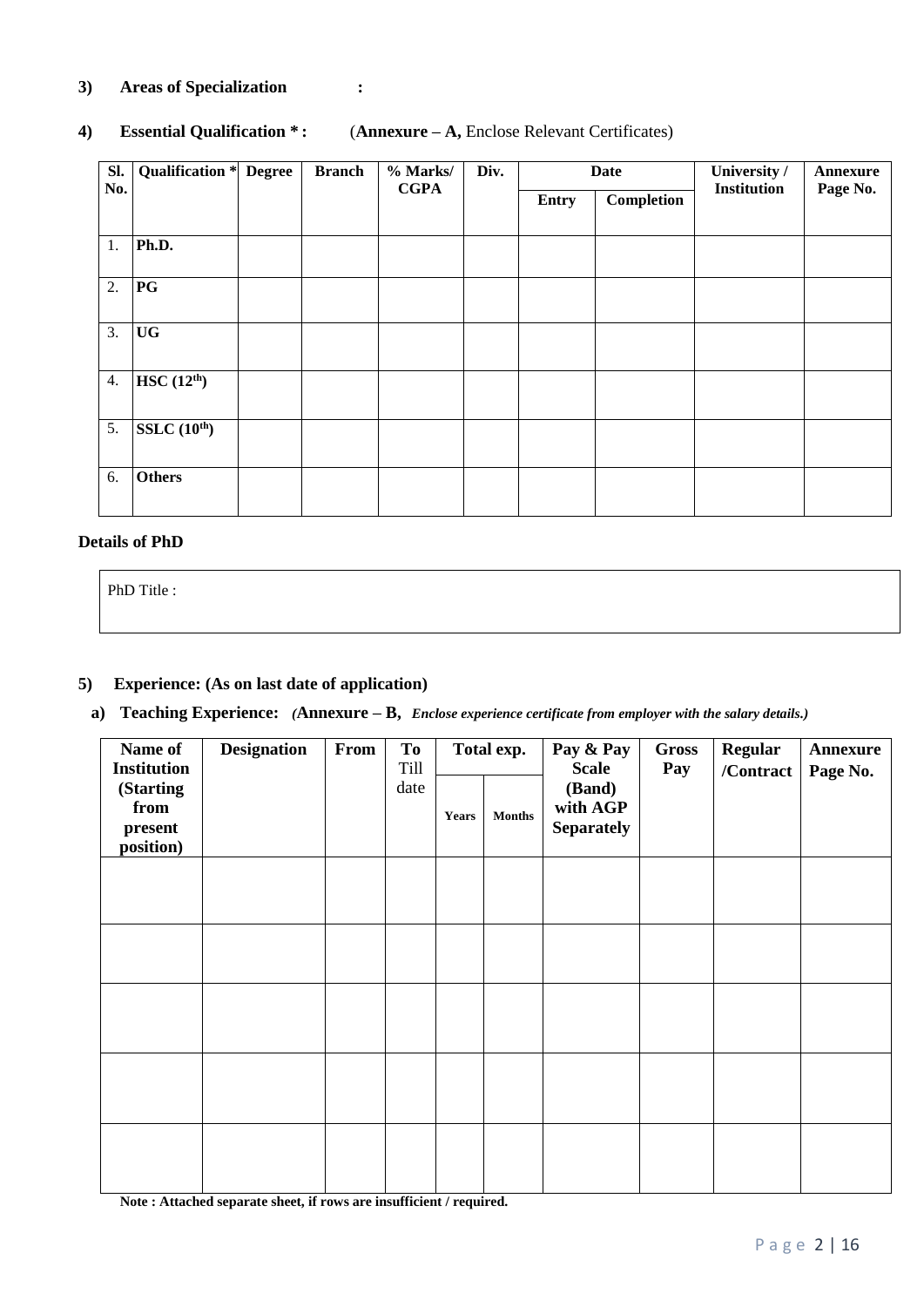#### **b) Experience in Industries/ Research Labs**: *(Enclose experience certificate from employer with the salary details etc.)*

| Name of      | <b>Designation</b> | From | <b>To</b>      |              | Total exp.    | <b>Basic</b> | <b>Gross</b> | <b>Regular</b> | Annexure |
|--------------|--------------------|------|----------------|--------------|---------------|--------------|--------------|----------------|----------|
| Organisation |                    |      | (Till<br>date) | <b>Years</b> | <b>Months</b> | pay          | Pay          | /Contract      | Page No. |
|              |                    |      |                |              |               |              |              |                |          |
|              |                    |      |                |              |               |              |              |                |          |
|              |                    |      |                |              |               |              |              |                |          |
|              |                    |      |                |              |               |              |              |                |          |
|              |                    |      |                |              |               |              |              |                |          |
|              |                    |      |                |              |               |              |              |                |          |
|              |                    |      |                |              |               |              |              |                |          |
|              |                    |      |                |              |               |              |              |                |          |

 **Existing Emoluments** :

| Basic Pay Rs.                                       | in pay band Rs. | to Rs. |                     | Total Rs. |      |  |
|-----------------------------------------------------|-----------------|--------|---------------------|-----------|------|--|
| <sub>or</sub><br><b>Basic Pay USD</b>               | in pay band USD | to USD |                     | Total USD |      |  |
|                                                     |                 |        |                     |           |      |  |
| <b>Existing Position/Cadre:</b>                     |                 |        | Existing Pay Scale: |           |      |  |
| Date of Joining in the existing position/cadre: Day |                 |        | Month               |           | Year |  |

### **c) Total Regular experience:** Years Years Months

| Sl.No. | <b>Experience</b>             | <b>Type of Experience</b>               | Period of experience |               |  |
|--------|-------------------------------|-----------------------------------------|----------------------|---------------|--|
|        |                               |                                         | Years                | <b>Months</b> |  |
|        |                               | <b>Teaching in Academic Institution</b> |                      |               |  |
| 1.     | <b>Experience Before Ph.D</b> | <b>Research in R&amp; D Labs</b>        |                      |               |  |
|        |                               | <b>Relevant Industrial Experience</b>   |                      |               |  |
|        |                               | <b>Teaching in Academic Institution</b> |                      |               |  |
| 2.     | <b>Experience After Ph.D</b>  | <b>Research in R&amp; D Labs</b>        |                      |               |  |
|        |                               | <b>Relevant Industrial Experience</b>   |                      |               |  |
|        | <b>Total Experience</b>       |                                         |                      |               |  |

**6) Whether applied for faculty position in this Institute or any other NITs in the past and if so, furnish the details including the number of attempts made and the results thereof:**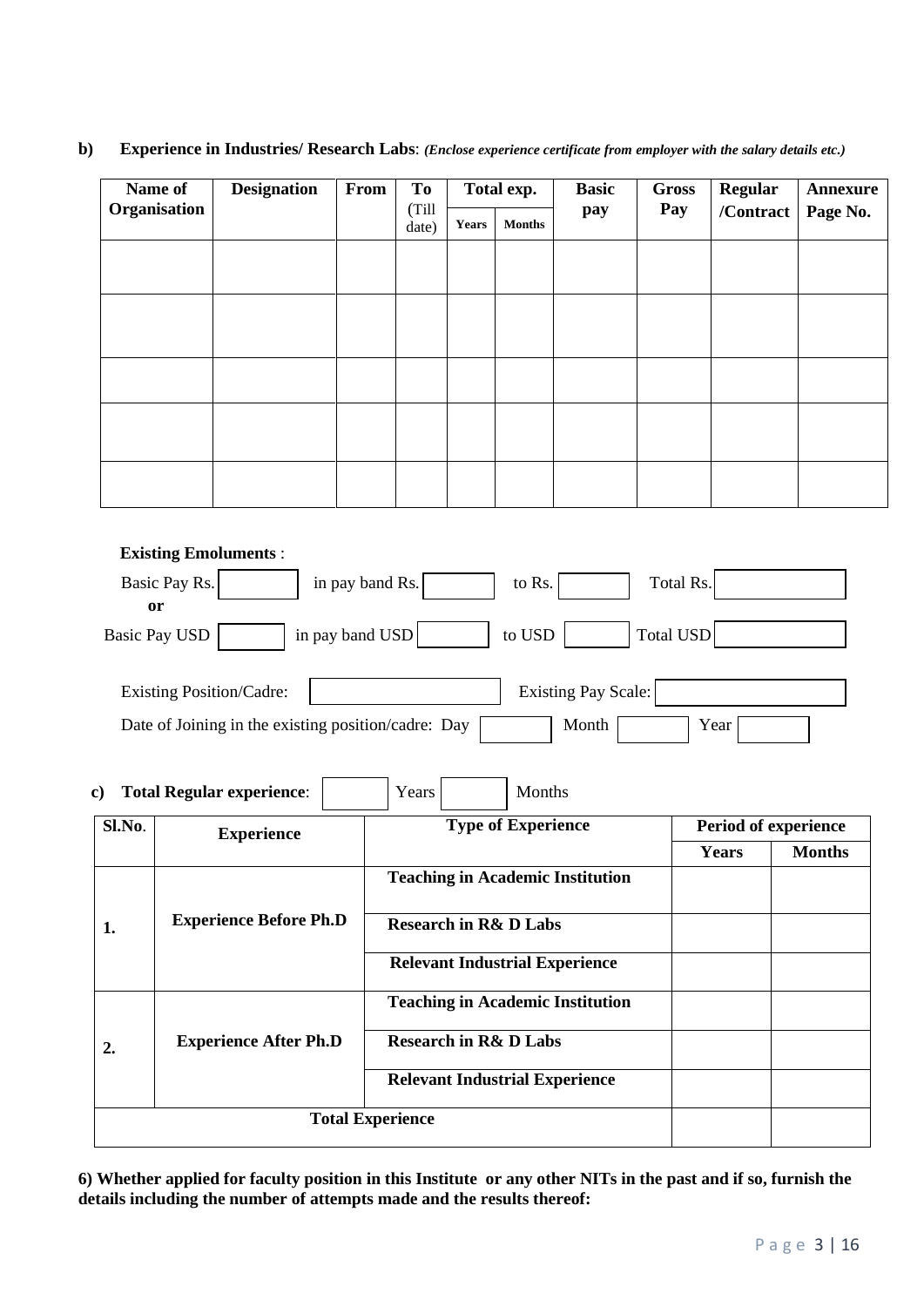#### **7) Give name, designation and address (Phone / Fax No. / Email) of three referees not related to you. Reference should be of persons who have intimate knowledge of your work.**

| Sl.<br>No. | <b>Name</b> | <b>Designation</b> | <b>Official Address /</b><br>Mobile / Email ID |
|------------|-------------|--------------------|------------------------------------------------|
|            |             |                    |                                                |
|            |             |                    |                                                |
|            |             |                    |                                                |

#### **8) Details of Membership / Fellow of Societies**

| Sl.No. | <b>Details</b> | Membership / Fellow No. |
|--------|----------------|-------------------------|
|        |                |                         |

#### **9) Other Achievements (Not covered in credit points)**

| Sl.No. Details |
|----------------|
|                |
|                |
|                |

#### **10) VISION STATEMENT: Write a note on your short term and long term vision/goals for**

**(a) Teaching, and (b) Research (Attach separate sheets, if required)**

 **Short Term**

**Long Term**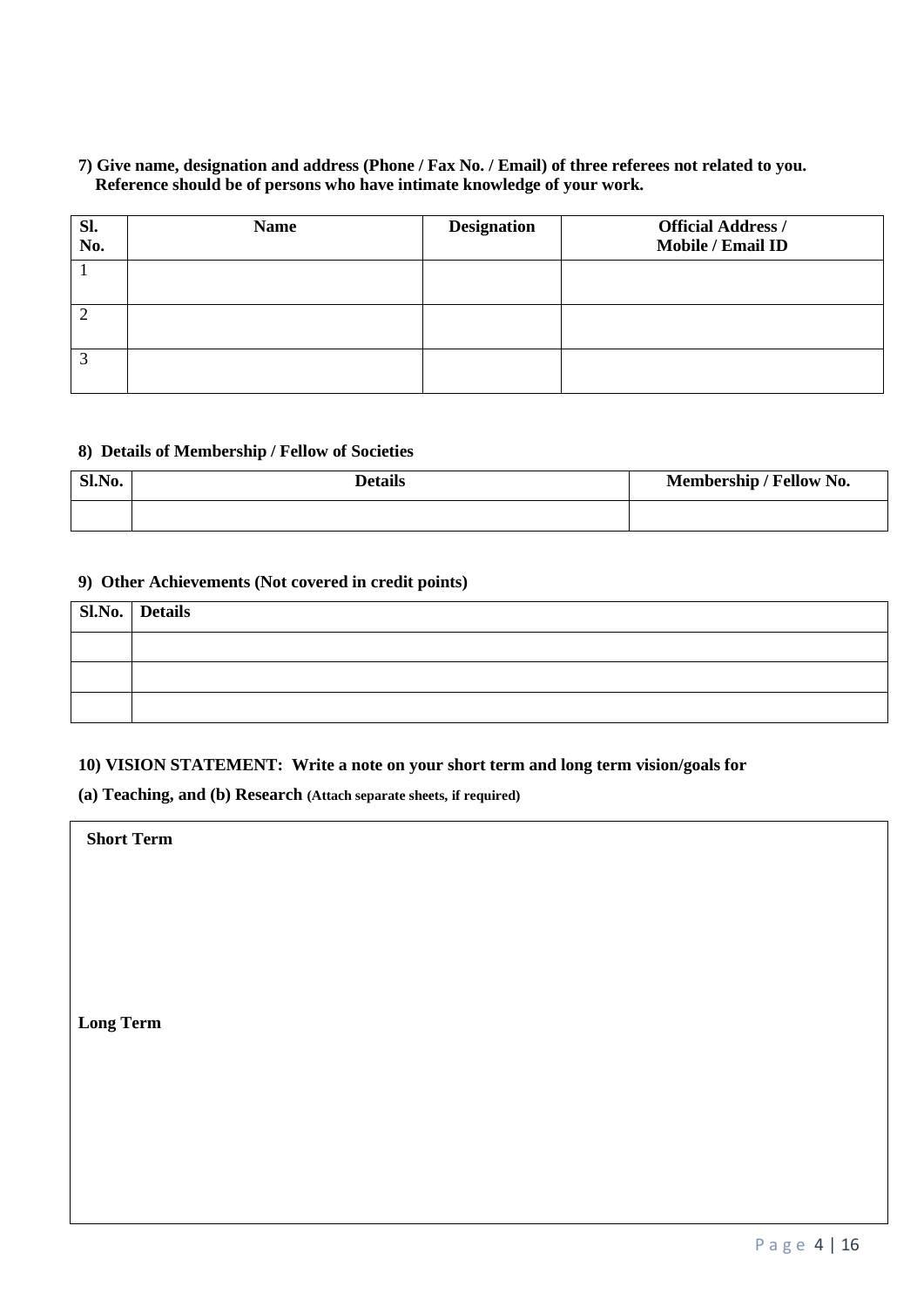### **DECLARATION**

I declare that the statements made in this application are true to the best of my knowledge and belief. I understand that misleading or wrong information supplied may lead to summarily rejection of application /appointment (if found subsequently).

| Date:         |                                   |
|---------------|-----------------------------------|
| <b>Place:</b> |                                   |
|               | <b>Signature of the Candidate</b> |

| Forwarded through Head of the                                                |                                                  |  |  |  |  |  |  |  |  |
|------------------------------------------------------------------------------|--------------------------------------------------|--|--|--|--|--|--|--|--|
| <b>Institution/Organization</b>                                              |                                                  |  |  |  |  |  |  |  |  |
|                                                                              |                                                  |  |  |  |  |  |  |  |  |
|                                                                              |                                                  |  |  |  |  |  |  |  |  |
|                                                                              |                                                  |  |  |  |  |  |  |  |  |
|                                                                              |                                                  |  |  |  |  |  |  |  |  |
| National Institute of Technology Nagaland is forwarded for the applied post. |                                                  |  |  |  |  |  |  |  |  |
|                                                                              |                                                  |  |  |  |  |  |  |  |  |
|                                                                              |                                                  |  |  |  |  |  |  |  |  |
| Date:                                                                        |                                                  |  |  |  |  |  |  |  |  |
| <b>Place:</b>                                                                |                                                  |  |  |  |  |  |  |  |  |
|                                                                              |                                                  |  |  |  |  |  |  |  |  |
|                                                                              | (Signature and Seal of the forwarding Authority) |  |  |  |  |  |  |  |  |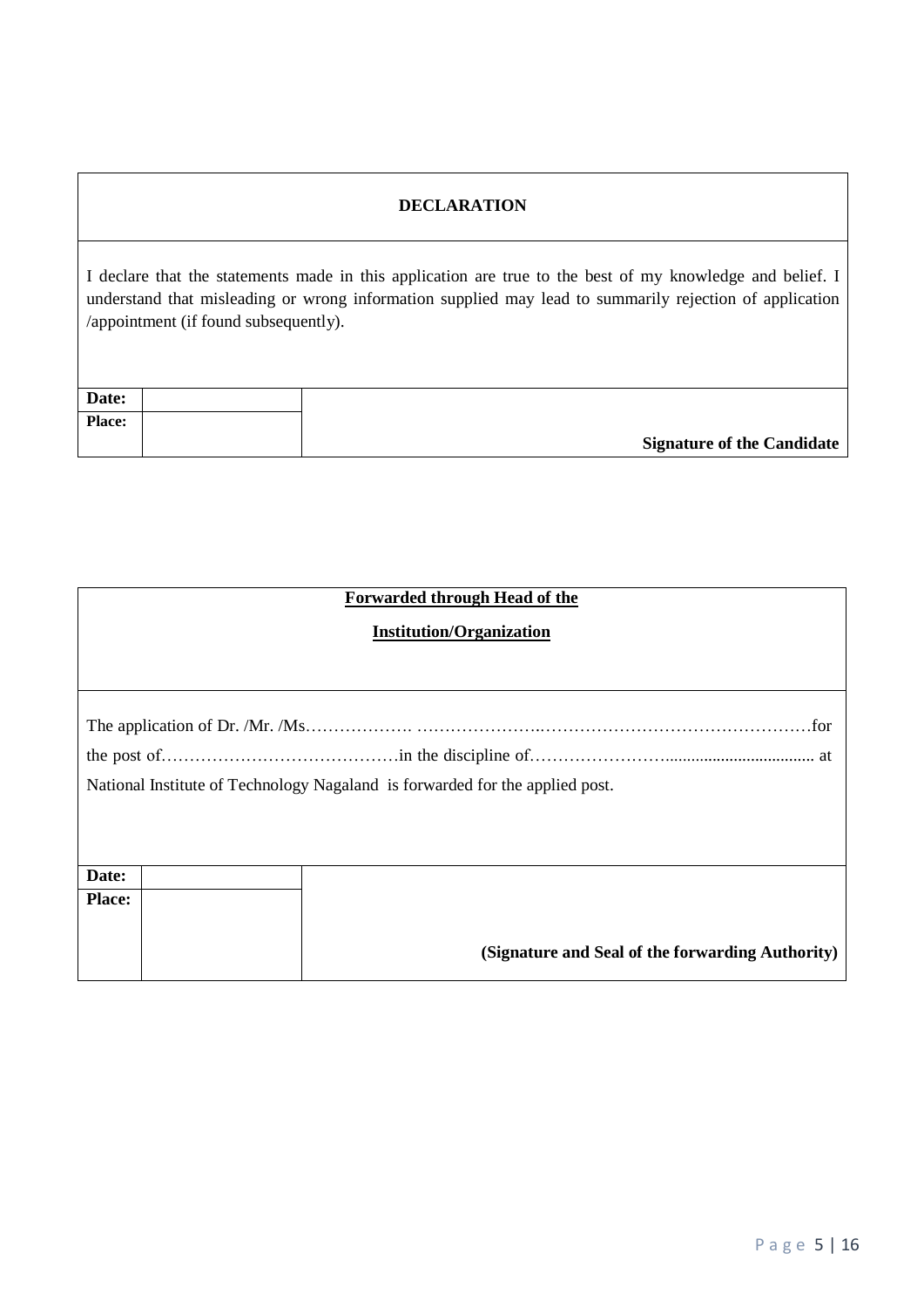# **FORM – D**

# **Summary of Credit Points**

# **(Guidelines for calculation of credit points are available on the website)**

| <b>Annexure</b> |                                                                                                                                                                                                                                                                                        | <b>Credit</b>                   |      | <b>Enclosures (Proof)</b> | <b>Credit Points</b><br><b>Awarded (To be filled</b> |  |
|-----------------|----------------------------------------------------------------------------------------------------------------------------------------------------------------------------------------------------------------------------------------------------------------------------------------|---------------------------------|------|---------------------------|------------------------------------------------------|--|
| No.             | <b>Activity</b>                                                                                                                                                                                                                                                                        | <b>Points</b><br><b>Claimed</b> | From | To                        | by office)                                           |  |
| D <sub>1</sub>  | One external Sponsored Research and<br>Development Projects completed or<br>ongoing or Patent granted                                                                                                                                                                                  |                                 |      |                           |                                                      |  |
| D <sub>2</sub>  | Consultancy projects                                                                                                                                                                                                                                                                   |                                 |      |                           |                                                      |  |
| D <sub>3</sub>  | Ph.D. completed<br><i>(including)</i><br>thesis<br>submitted cases)                                                                                                                                                                                                                    |                                 |      |                           |                                                      |  |
| D <sub>4</sub>  | Journal papers in Science Citation<br>Index or Scopus (Paid Journals not<br>allowed)                                                                                                                                                                                                   |                                 |      |                           |                                                      |  |
| D <sub>5</sub>  | Conference paper indexed in Science<br>Citation Index of Scopus or Web of<br>Conference<br>science<br><b>or</b><br>any<br>internationally renowned conference                                                                                                                          |                                 |      |                           |                                                      |  |
| D <sub>6</sub>  | Head of the Department, Dean, Chief<br>Warden, Professor Incharge (Training<br>and placement), Advisor (Estate),<br>Chief Vigilance Officer, PI (Exam),<br>TEQIP (Coordinator)                                                                                                         |                                 |      |                           |                                                      |  |
| D7              | Warden, Assistant wardens, Associate<br>Dean, Chairman or Convener institute<br>committees,<br>academic<br>Faculty<br>- In<br>charge Computer Center or Information<br>and Technology Services or Library or<br>Admission or student activities and<br>other Institutional activities. |                                 |      |                           |                                                      |  |
| D <sub>8</sub>  | Chairman and Convener of different<br>standing<br>committee<br>and<br>special<br>committee (Ex officio status will not be<br>considered). Faculty in charges (Each<br>for one year duration) of different Units<br>or equivalent                                                       |                                 |      |                           |                                                      |  |
| D <sup>9</sup>  | Departmental activities identified by<br>Head of the Department like lab in<br>charges, or department level committee<br>for a minimum period of one year.                                                                                                                             |                                 |      |                           |                                                      |  |
| D10             | Workshop or Faculty Development<br>program or short term courses of min<br>05 working days duration offered as<br>coordinator or convener                                                                                                                                              |                                 |      |                           |                                                      |  |
| D11             | For conducting national programs like<br>Global Initiative of Academic Networks<br>etc. as course coordinator,<br>Program of two weeks duration<br>Program of one week duration                                                                                                        |                                 |      |                           |                                                      |  |
| D <sub>12</sub> | National or International conference<br>organized as Chairman or Secretary                                                                                                                                                                                                             |                                 |      |                           |                                                      |  |
| D13             | Length of service over and above the<br>relevant minimum teaching experience<br>required for a given cadre                                                                                                                                                                             |                                 |      |                           |                                                      |  |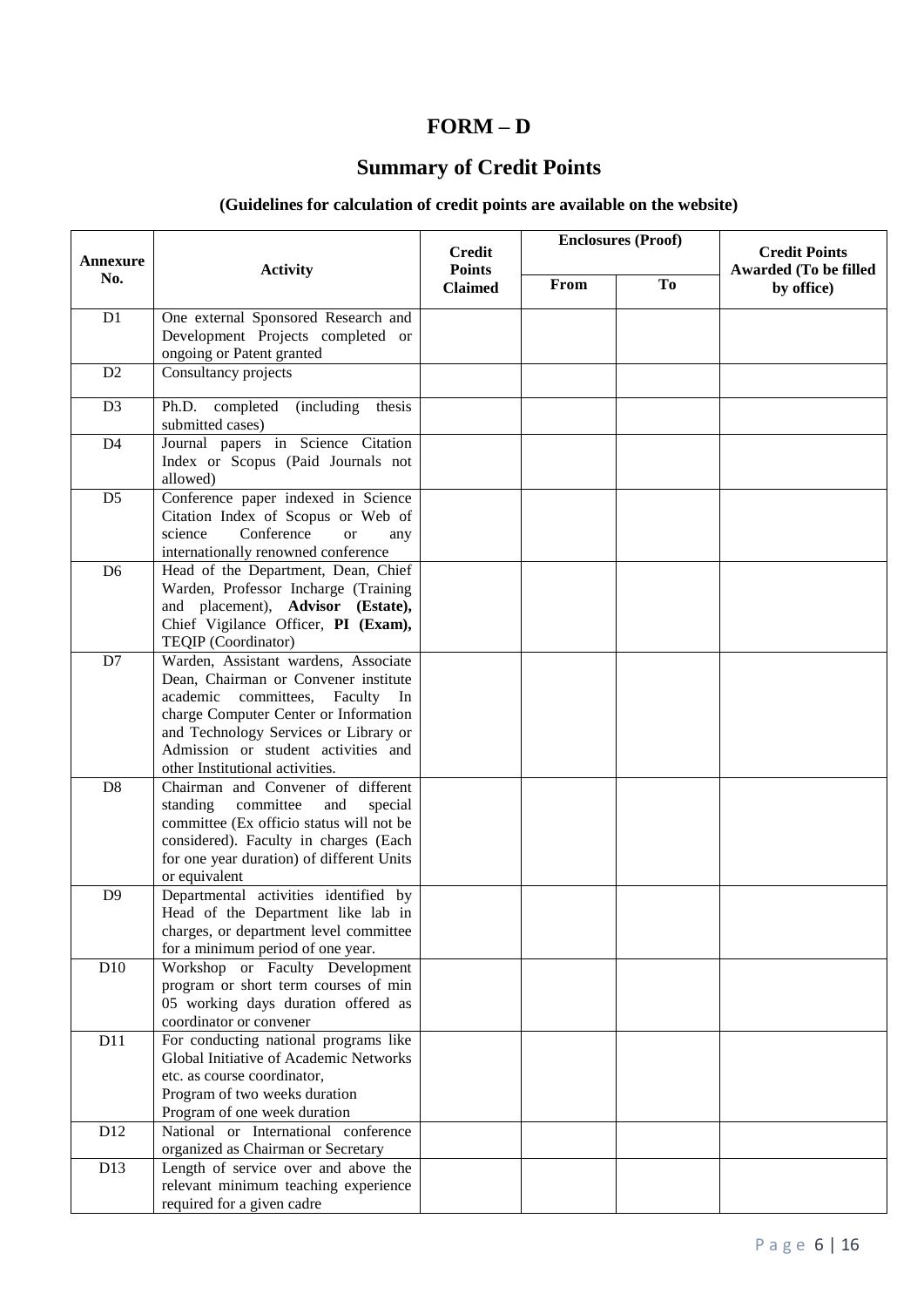| D14             | Establishment of New Lab(s)                                                                                                                                                                      |  |  |
|-----------------|--------------------------------------------------------------------------------------------------------------------------------------------------------------------------------------------------|--|--|
| D15             | Theory Teaching of over and above 6<br>credit hrs. course                                                                                                                                        |  |  |
| D <sub>16</sub> | Post Graduate Dissertation guided                                                                                                                                                                |  |  |
| D17             | <b>Under Graduate Projects</b>                                                                                                                                                                   |  |  |
| D <sub>18</sub> | Text or Reference Books published on<br>subjects<br>from<br>reputed<br>relevant<br>international publishers                                                                                      |  |  |
| D <sub>19</sub> | Text or Reference book published on<br>relevant subjects from reputed national<br>publishers or book chapters in the<br>published<br>$_{\rm by}$<br>books<br>reputed<br>international publishers |  |  |
| D20             | Significant outreach activities outside<br>Institute                                                                                                                                             |  |  |
| D21             | Fellow IEEE, FNA, FNAE, FNASc                                                                                                                                                                    |  |  |
| D <sub>22</sub> | Placement percentage (only for the<br>placement cell officers or faculty in<br>charge of placement)                                                                                              |  |  |
|                 | <b>Total Credit points</b>                                                                                                                                                                       |  |  |

**Note : 1) Candidate should attach self-attested copy of above details/ documents as required column wise after this content sheet of Sub Annexure and assign the page numbers.**

**2) Guidelines for calculation of credit points are available on the website.** 

**3) Candidates are required to put their signature in all pages of the application form**

**Signature of the Candidate**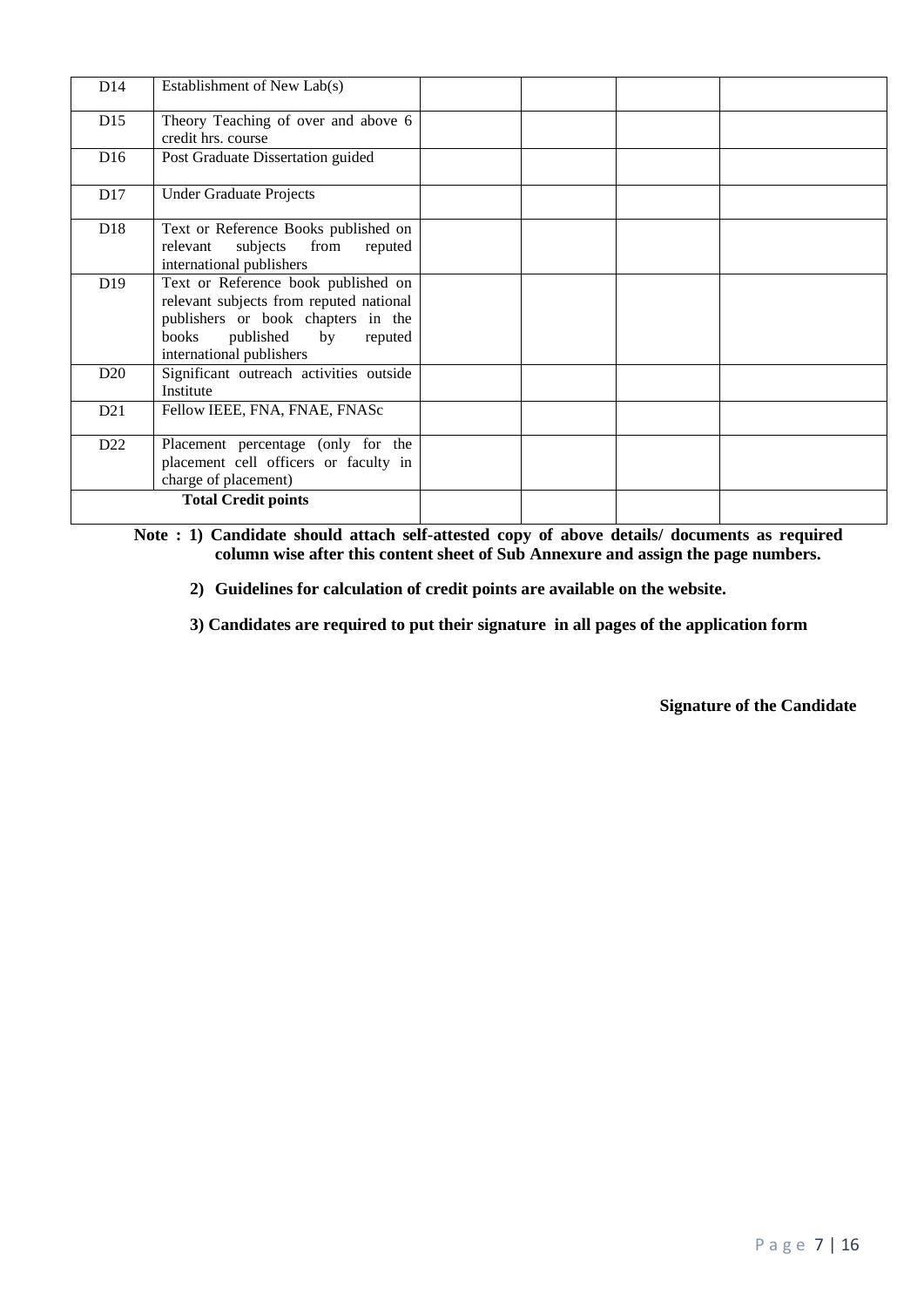#### D1. i) Externally Sponsored R&D Project(s) as PI/Co-PI

*[8 credit points per project or 8 credit points per patent as inventor (in case of more than one person in a project, the Principal Investigator gets 5 credit points and the rest to the divided equally among other members)]*

| Sl. No. | <b>Title of</b>        | Completed/ | <b>Duration</b> |                |               | <b>Funding Amount in</b> | Role                         |                                                  | <b>Credit</b> |
|---------|------------------------|------------|-----------------|----------------|---------------|--------------------------|------------------------------|--------------------------------------------------|---------------|
|         | <b>R&amp;D</b> Project | Ongoing    | From            | T <sub>o</sub> | <b>Agency</b> | lakhs                    | As PI or<br>Co <sub>PI</sub> | <b>Total No. of</b><br>Co PIs for<br>the project | <b>Points</b> |
|         |                        |            |                 |                |               |                          |                              |                                                  |               |
|         |                        |            |                 |                |               |                          |                              |                                                  |               |
|         |                        |            |                 |                |               |                          |                              |                                                  |               |
|         | <b>Total</b>           |            |                 |                |               |                          |                              |                                                  |               |

#### ii) Patent(s) granted

| Sl. No. | <b>Name of Patent</b> | No. | Registration Date of Award / $ {\rm Awarding} {\rm Co-} \text{Awardee(s)}, $<br><b>Application</b> | Country | if any | <b>Whether you</b><br>are Main | <b>Credit</b><br><b>Points</b> |
|---------|-----------------------|-----|----------------------------------------------------------------------------------------------------|---------|--------|--------------------------------|--------------------------------|
|         |                       |     |                                                                                                    |         |        | Awardee<br>(Y/N)               |                                |
|         |                       |     |                                                                                                    |         |        |                                |                                |
|         |                       |     |                                                                                                    |         |        |                                |                                |
|         |                       |     |                                                                                                    |         |        |                                |                                |
|         |                       |     | <b>Total</b>                                                                                       |         |        |                                |                                |

### **FORM -D2**

#### D2. Consultancy Project(s) as PI/Co-PI

*[2 credit points @ Rs.5 lakhs of consultancy, subject to maximum of 10 Credit points]*

| <b>Sl. No.</b> | Sponsoring<br>Agency | <b>Title of the Project</b> | <b>Duration</b> |                | <b>Consultancy</b><br><b>Amount</b> | <b>Credit</b><br><b>Points</b> |
|----------------|----------------------|-----------------------------|-----------------|----------------|-------------------------------------|--------------------------------|
|                |                      |                             | From            | T <sub>0</sub> |                                     |                                |
|                |                      |                             |                 |                |                                     |                                |
|                |                      |                             |                 |                |                                     |                                |
|                |                      |                             |                 |                |                                     |                                |
|                |                      | <b>Total</b>                |                 |                |                                     |                                |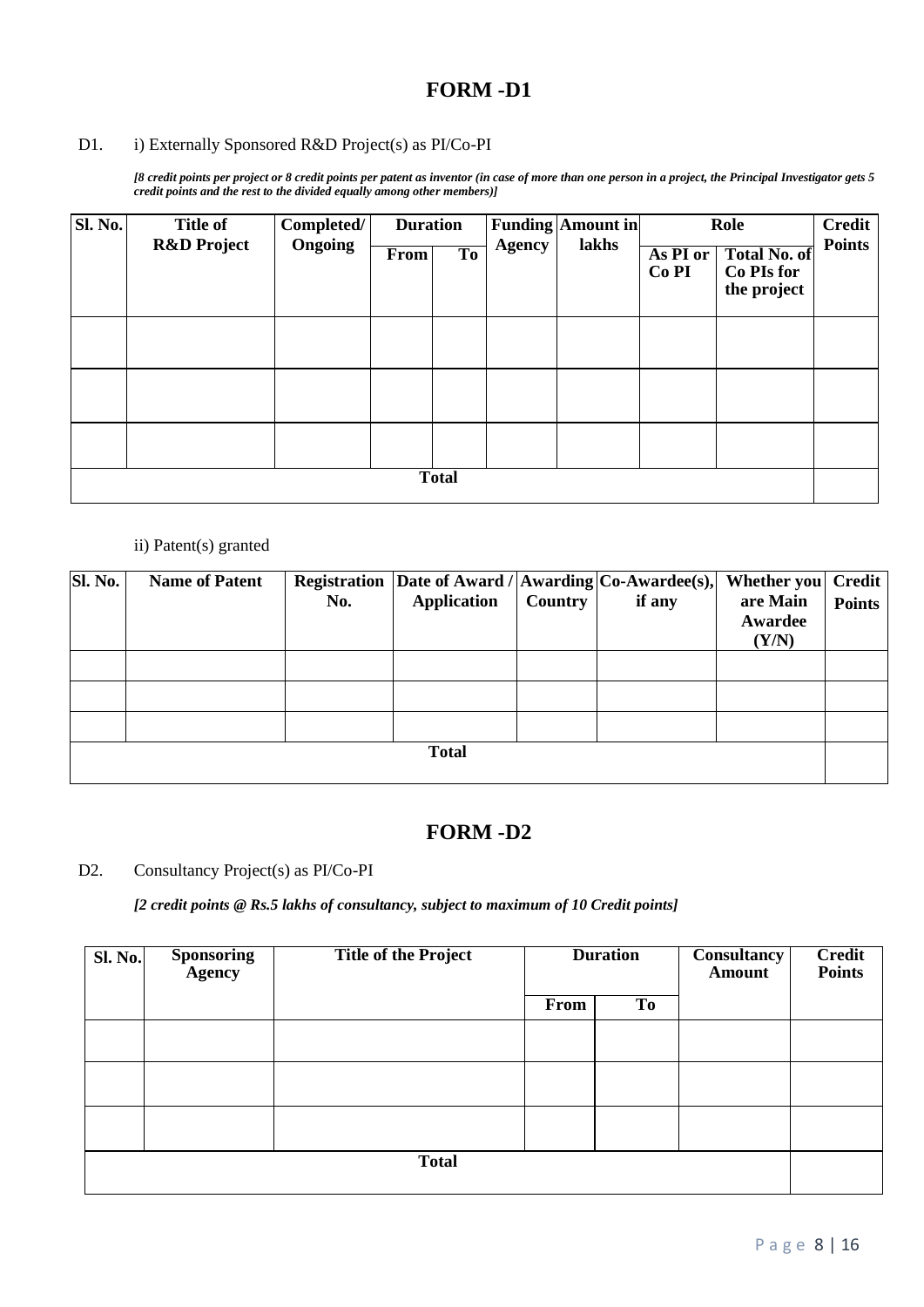D3. Details of Ph.D. Thesis supervised (awarded / thesis submitted) as Sole Supervisor / 1<sup>st</sup> Supervisor/ Co-Supervisor).

*[8 credit points per Ph.D. student (in case there are more than one supervisor, then the Guide (1st Supervisor) gets 5 credit points per student and the rest to be divided equally among other supervisor)]*

| Sl. | Name of<br><b>Research</b> | <b>Title of Thesis</b> | <b>Status</b> | Date of<br>(Submitted Submission/ | Role              |                                            | <b>Credit</b><br><b>Points</b> |
|-----|----------------------------|------------------------|---------------|-----------------------------------|-------------------|--------------------------------------------|--------------------------------|
| No. | <b>Scholar</b>             |                        |               | /Awarded) PhD award               | <b>Supervisor</b> | As Main/ Co Total No of Co<br>Supervisor/s |                                |
|     |                            |                        |               |                                   |                   |                                            |                                |
|     |                            |                        |               |                                   |                   |                                            |                                |
|     |                            |                        |               |                                   |                   |                                            |                                |
|     | <b>Total</b>               |                        |               |                                   |                   |                                            |                                |

### **FORM -D4**

D4. Journal Papers since last promotion (paid journals not allowed)

*[4 point per paper since the last promotion. First author or Main supervisor will get 2 point and rest will be divided among others.]*

i) Papers published / accepted in SCI journals

| SI.<br>No.   | <b>Title of the Paper</b> | <b>Name of Journal</b><br>Volume, pg<br>Year | <b>Indexed in</b><br>Scopus / SCI<br>Y/N | Role<br><b>As First Author/</b><br><b>Main supervisor</b><br>/ Other Authors | <b>Total No</b><br>of Other<br><b>Authors</b> | <b>Credit</b><br><b>Points</b> |
|--------------|---------------------------|----------------------------------------------|------------------------------------------|------------------------------------------------------------------------------|-----------------------------------------------|--------------------------------|
|              |                           |                                              |                                          |                                                                              |                                               |                                |
|              |                           |                                              |                                          |                                                                              |                                               |                                |
|              |                           |                                              |                                          |                                                                              |                                               |                                |
| <b>Total</b> |                           |                                              |                                          |                                                                              |                                               |                                |

### **FORM -D5**

D5. Papers published/accepted in Conference Proceedings indexed in SCI/Scopus/Web of Science/ or any internationally renowned conference.

*[1 credit points per paper up to a maximum of 10 credit points. First author or Main Supervisor will get 0.6 and rest will be divided among the rest*.*]*

| SI.<br>No. | <b>Title of the Paper</b> | Name of<br>Conference,<br>Volume, pg<br>Year | <b>Indexed</b> in<br>Scopus / SCI/<br>WoS/ other<br>renowned<br>conference<br>Y/N | Role<br>As First Author/<br><b>Main supervisor</b><br>/ Other Authors | <b>Total No</b><br>of Other<br><b>Authors</b> | <b>Credit</b><br><b>Points</b> |
|------------|---------------------------|----------------------------------------------|-----------------------------------------------------------------------------------|-----------------------------------------------------------------------|-----------------------------------------------|--------------------------------|
|            |                           |                                              |                                                                                   |                                                                       |                                               |                                |
|            |                           |                                              |                                                                                   |                                                                       |                                               |                                |
|            |                           |                                              |                                                                                   |                                                                       |                                               |                                |
|            |                           |                                              | <b>Total</b>                                                                      |                                                                       |                                               |                                |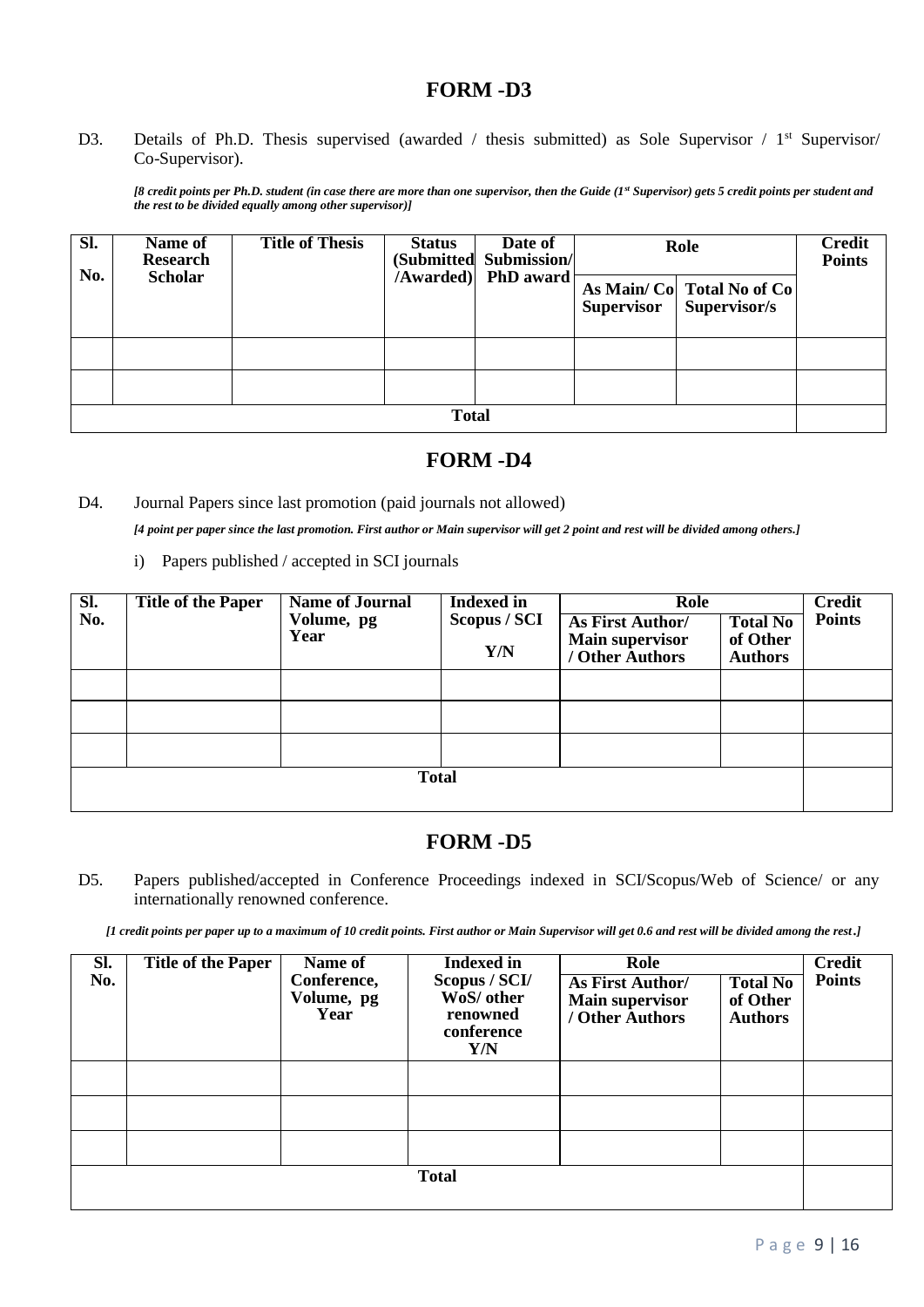#### D6. HoD, Dean, Chief Warden, Prof In-Charge(T&P), Advisor (Estate), CVO, PI (Exam), TEQIP Coordinator.

*[2 points per semester up to a max of 16 credits points since the last promotion. Any duty assigned by Head of Institution at par with HOD / Dean etc. within the institute for minimum one year shall be considered]*

| Sl.          | <b>Position held</b> | <b>No. of Semesters</b> | <b>Duration</b> |    | <b>Credit</b><br><b>Points</b> |
|--------------|----------------------|-------------------------|-----------------|----|--------------------------------|
| No.          |                      |                         | From            | To |                                |
|              |                      |                         |                 |    |                                |
|              |                      |                         |                 |    |                                |
|              |                      |                         |                 |    |                                |
|              |                      |                         |                 |    |                                |
|              |                      |                         |                 |    |                                |
|              |                      |                         |                 |    |                                |
|              |                      |                         |                 |    |                                |
|              |                      |                         |                 |    |                                |
|              |                      |                         |                 |    |                                |
|              |                      |                         |                 |    |                                |
| <b>Total</b> |                      |                         |                 |    |                                |
|              |                      |                         |                 |    |                                |

### **FORM -D7**

D7. Warden, Asst. Warden, Asso. Dean, Chairman/Convener Institute Academic Committee, Faculty In-Charge Computer Centre/IT Services/ Library / Admission / Student Activities and other institutional activities**.** 

*[1 credit point per semester up to a maximum of 8 credits points since the last promotion. Any duty assigned by Head of Institution at par with Warden/ Associate Dean etc. within the institute for minimum one year shall be considered]*

| SI.          | <b>Position held</b> | <b>No. of Semesters</b> | <b>Duration</b> |           | Credit<br>Points |
|--------------|----------------------|-------------------------|-----------------|-----------|------------------|
| No.          |                      |                         | From            | <b>To</b> |                  |
|              |                      |                         |                 |           |                  |
|              |                      |                         |                 |           |                  |
|              |                      |                         |                 |           |                  |
|              |                      |                         |                 |           |                  |
|              |                      |                         |                 |           |                  |
|              |                      |                         |                 |           |                  |
|              |                      |                         |                 |           |                  |
|              |                      |                         |                 |           |                  |
|              |                      |                         |                 |           |                  |
|              |                      |                         |                 |           |                  |
|              |                      |                         |                 |           |                  |
|              |                      |                         |                 |           |                  |
| <b>Total</b> |                      |                         |                 |           |                  |
|              |                      |                         |                 |           |                  |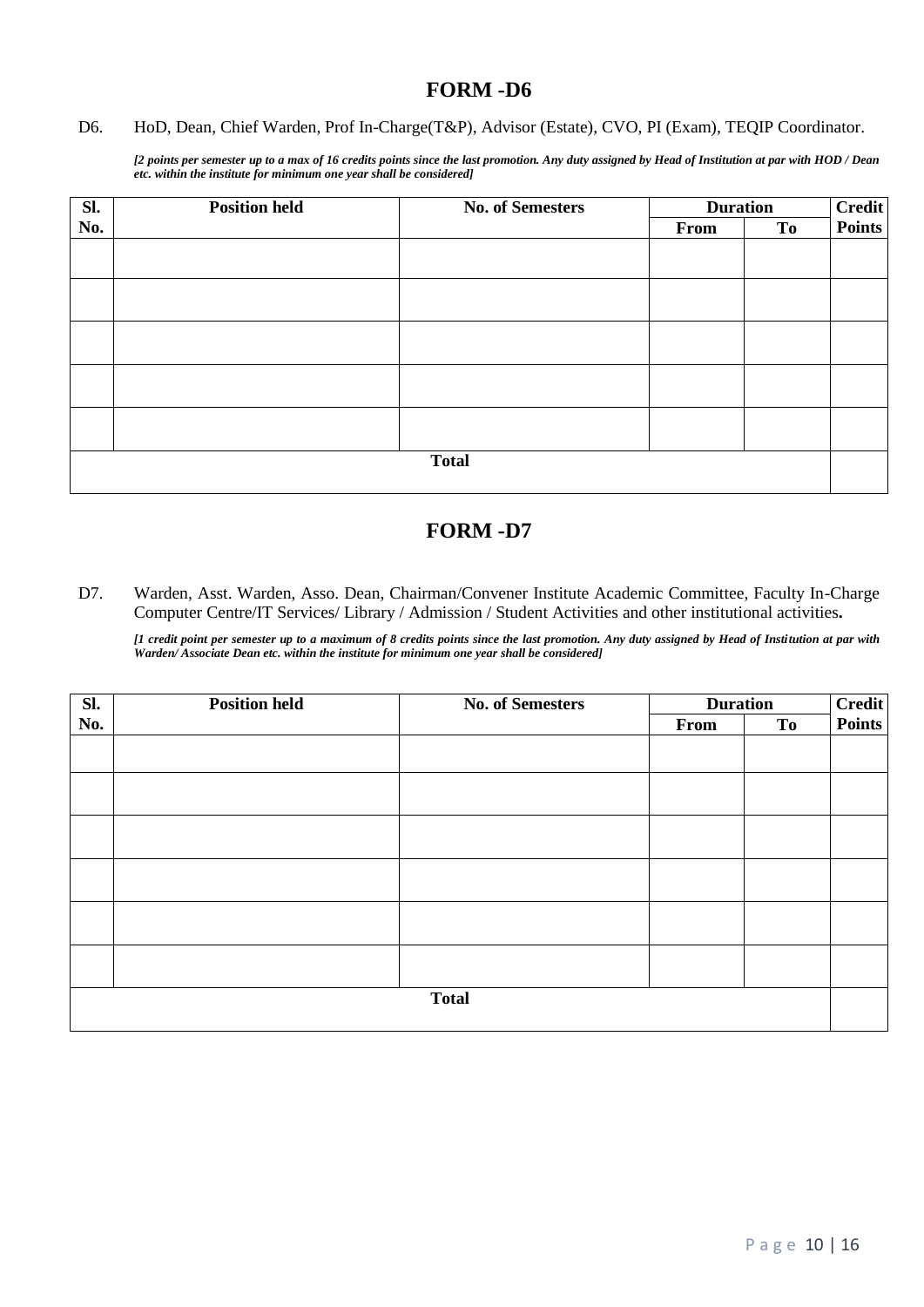D8. Chairman and Convener of different standing committee and special committees (ex officio status will not be considered). Faculty in charges (each for one year duration) of different units or equivalent.

| [0.5 credit point per Semesters up to a maximum of 3 credits points since the last promotion] |
|-----------------------------------------------------------------------------------------------|
|-----------------------------------------------------------------------------------------------|

| SI.          | <b>Position held</b> | <b>No. of Years</b> | <b>Duration</b> |    | <b>Credit</b> |
|--------------|----------------------|---------------------|-----------------|----|---------------|
| No.          |                      |                     | From            | To | <b>Points</b> |
|              |                      |                     |                 |    |               |
|              |                      |                     |                 |    |               |
|              |                      |                     |                 |    |               |
|              |                      |                     |                 |    |               |
| <b>Total</b> |                      |                     |                 |    |               |
|              |                      |                     |                 |    |               |

### **FORM -D9**

D9. Departmental activities identified by HoDs like lab in charge, or department level committee for a min. period of 1 year. *[0.5 credit point per Semesters up to a maximum of 3 credits points since the last promotion.]*

| Sl.          | <b>Position held</b> | <b>No. of Years</b> | <b>Duration</b> |    | <b>Credit</b><br><b>Points</b> |  |
|--------------|----------------------|---------------------|-----------------|----|--------------------------------|--|
| No.          |                      |                     | From            | To |                                |  |
|              |                      |                     |                 |    |                                |  |
|              |                      |                     |                 |    |                                |  |
|              |                      |                     |                 |    |                                |  |
|              |                      |                     |                 |    |                                |  |
| <b>Total</b> |                      |                     |                 |    |                                |  |
|              |                      |                     |                 |    |                                |  |
|              |                      |                     |                 |    |                                |  |

### **FORM -D10**

D10. Workshop/FDP/Short term courses of min. 05 working days duration offered as coordinator or convener. *[2 credit points per course up to a maximum of 8 credit points since the last promotion]*

| Sl.          | <b>Event Name / Title</b> |      | <b>Duration</b> | <b>Number</b> | <b>Credit</b><br><b>Points</b> |
|--------------|---------------------------|------|-----------------|---------------|--------------------------------|
| No.          |                           | From | To              | of days       |                                |
|              |                           |      |                 |               |                                |
|              |                           |      |                 |               |                                |
|              |                           |      |                 |               |                                |
|              |                           |      |                 |               |                                |
|              |                           |      |                 |               |                                |
|              |                           |      |                 |               |                                |
|              |                           |      |                 |               |                                |
|              |                           |      |                 |               |                                |
| <b>Total</b> |                           |      |                 |               |                                |
|              |                           |      |                 |               |                                |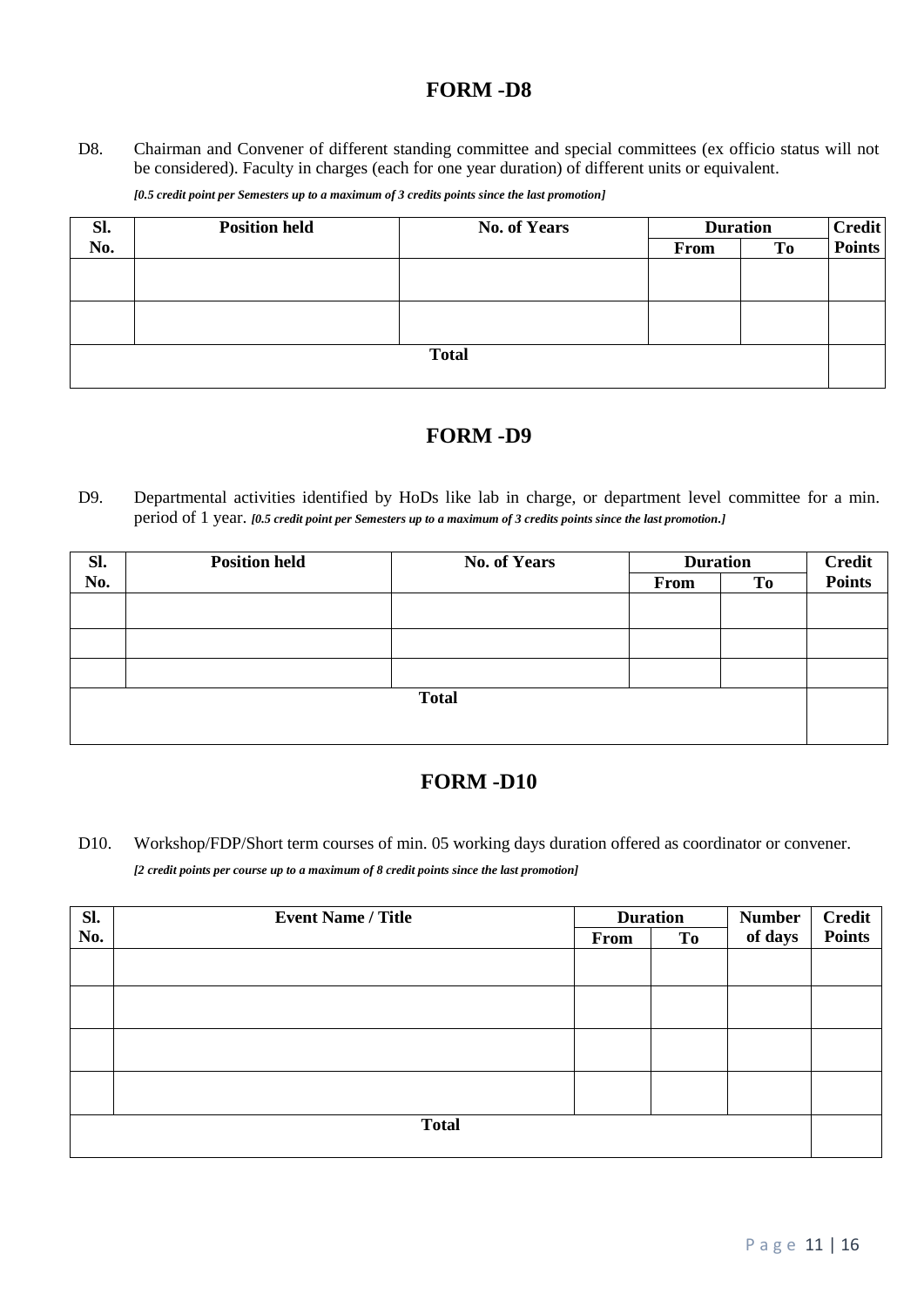#### D11. For conducting National Programs like GIAN etc. as course coordinator.

*[2 credit points per course up to a maximum of 4 credit points since the last promotion. 1 credit point per course up to a maximum of 2 credit points since the last promotion. In case of multiple coordinators (N) credit these credits shall be divided by N]*

| Sl.          | <b>Title of GIAN Course</b> |      | <b>Duration</b> | <b>Number</b> | <b>Credit<br/>Points</b> |  |
|--------------|-----------------------------|------|-----------------|---------------|--------------------------|--|
| No.          |                             | From | To              | of days       |                          |  |
|              |                             |      |                 |               |                          |  |
|              |                             |      |                 |               |                          |  |
|              |                             |      |                 |               |                          |  |
|              |                             |      |                 |               |                          |  |
| <b>Total</b> |                             |      |                 |               |                          |  |

### **FORM -D12**

#### D12. National / International Conferences organized as Chairman / Secretary.

*[3 credit points per program up a maximum of 6 credits points since the last promotion.]*

| Sl.          | <b>Title of the Conference</b><br><b>Duration</b> |      |                | Post held        | <b>Credit</b> |  |
|--------------|---------------------------------------------------|------|----------------|------------------|---------------|--|
| No.          | (National / International)                        | From | T <sub>0</sub> | (Chairman Points |               |  |
|              |                                                   |      |                | /Secretary)      |               |  |
|              |                                                   |      |                |                  |               |  |
|              |                                                   |      |                |                  |               |  |
|              |                                                   |      |                |                  |               |  |
|              |                                                   |      |                |                  |               |  |
|              |                                                   |      |                |                  |               |  |
|              |                                                   |      |                |                  |               |  |
| <b>Total</b> |                                                   |      |                |                  |               |  |
|              |                                                   |      |                |                  |               |  |

### **FORM -D13**

D13. Length of service over and above the relevant minimum teaching experience required for a given cadre. *[2 credit points per semester with maximum of 10 credit points since the last promotion.]*

| Sl.          | <b>Designation</b> | Organisation | <b>Duration</b> |    | Number of        | <b>Credit</b> |
|--------------|--------------------|--------------|-----------------|----|------------------|---------------|
| No.          |                    |              | From            | To | <b>Semesters</b> | <b>Points</b> |
|              |                    |              |                 |    |                  |               |
|              |                    |              |                 |    |                  |               |
|              |                    |              |                 |    |                  |               |
|              |                    |              |                 |    |                  |               |
|              |                    |              |                 |    |                  |               |
|              |                    |              |                 |    |                  |               |
|              |                    |              |                 |    |                  |               |
|              |                    |              |                 |    |                  |               |
| <b>Total</b> |                    |              |                 |    |                  |               |
|              |                    |              |                 |    |                  |               |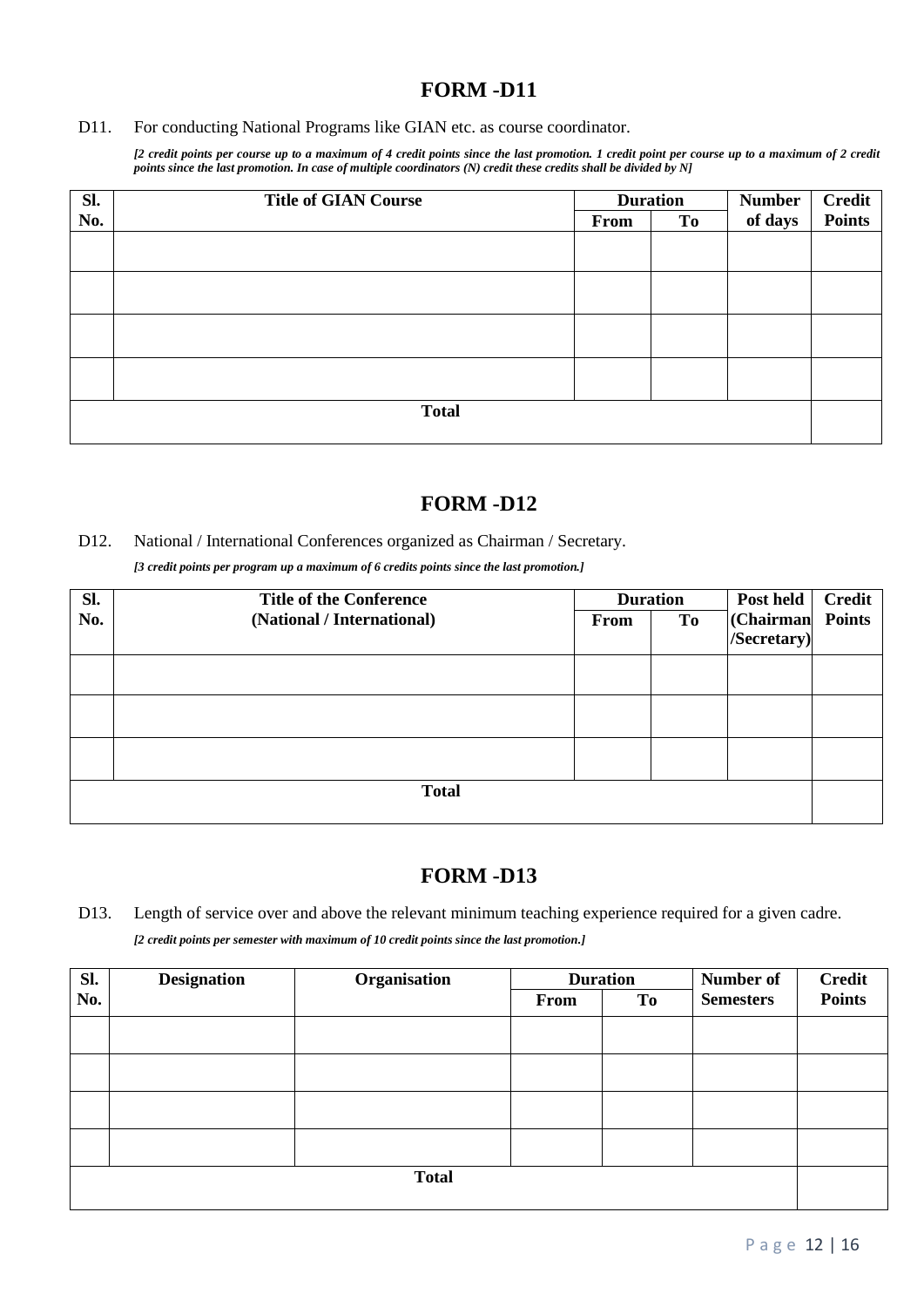#### D14. Establishment of New Lab(s).

*[Max. 4 credit points since the last promotion]* 

| Sl.<br>No.   | Name(s) of lab | Organisation | <b>Department</b> | Year of<br>establishment | <b>Credit</b><br><b>Points</b> |  |
|--------------|----------------|--------------|-------------------|--------------------------|--------------------------------|--|
|              |                |              |                   |                          |                                |  |
|              |                |              |                   |                          |                                |  |
|              |                |              |                   |                          |                                |  |
| <b>Total</b> |                |              |                   |                          |                                |  |

### **FORM -D15**

#### D15. Theory Teaching of over and above 6 credit hrs course.

*(1 credit point or credit hrs. up to a maximum of 6 credit points since the last promotion. i.e. 12 credits (only Theory hrs. without counting credits for practical/tutorial hrs.) per year and average shall be taken to calculate the credit points)*

| SI.<br>No. | <b>Academic Year</b>       | <b>Semester</b> | <b>Teaching load</b><br>hrs/week Theory<br>only | Extra load $=$<br>Teaching Load $-$ (6 $*$<br>No of Semesters) | <b>Credit points</b> |
|------------|----------------------------|-----------------|-------------------------------------------------|----------------------------------------------------------------|----------------------|
|            |                            | Odd             |                                                 |                                                                |                      |
|            |                            | Even            |                                                 |                                                                |                      |
| 2          |                            | Odd             |                                                 |                                                                |                      |
|            |                            | Even            |                                                 |                                                                |                      |
|            | <b>Total Teaching load</b> |                 |                                                 |                                                                |                      |

### **FORM -D16**

#### D16. PG Dissertation Guided.

*[0.5 credit point per project to a maximum of 10 points since the last promotion*.*]*

| SI.<br>No. | <b>Title of Dissertation / Project</b> | Year | <b>Student Name</b> | <b>Credit Points</b> |
|------------|----------------------------------------|------|---------------------|----------------------|
|            |                                        |      |                     |                      |
|            |                                        |      |                     |                      |
|            |                                        |      |                     |                      |
|            |                                        |      |                     |                      |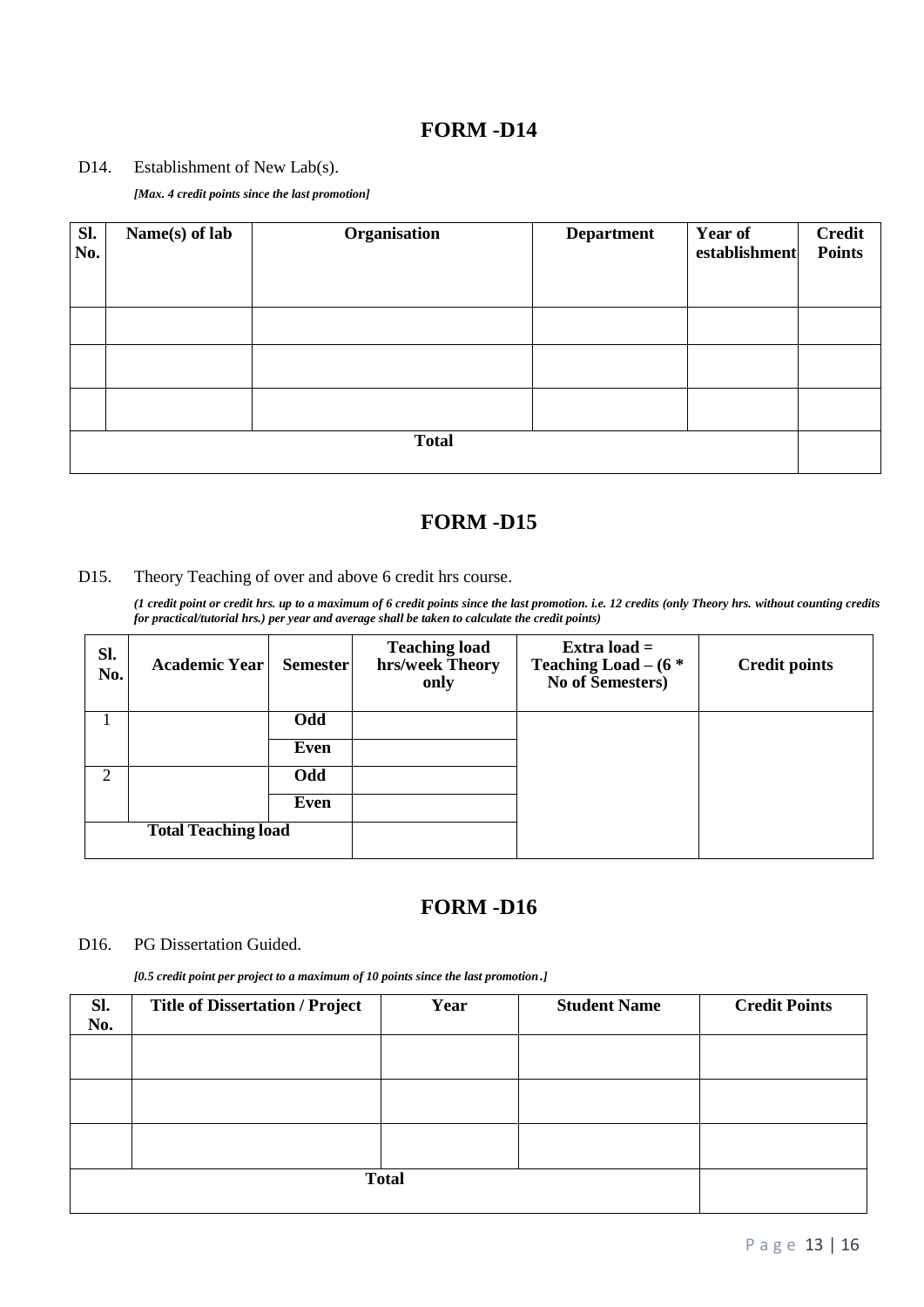#### D17. UG Dissertation Guided.

*[0.25 credit point per project up to a maximum of 4 points since the last promotion*.*]*

| Sl.<br>No. | <b>Title of Dissertation / Project</b> | Year | <b>Student Name</b> | <b>Credit Points</b> |  |  |
|------------|----------------------------------------|------|---------------------|----------------------|--|--|
|            |                                        |      |                     |                      |  |  |
|            |                                        |      |                     |                      |  |  |
|            |                                        |      |                     |                      |  |  |
|            |                                        |      |                     |                      |  |  |
|            |                                        |      |                     |                      |  |  |
|            |                                        |      |                     |                      |  |  |
|            | <b>Total</b>                           |      |                     |                      |  |  |
|            |                                        |      |                     |                      |  |  |

### **FORM -D18**

#### D18. Text/Reference Books Published on relevant subjects from reputed international publishers.

*[6 credit points per book up to a maximum of 18 points since the last promotion..]*

| Sl. | Author(s) | <b>Year of</b>     | Title of the | <b>ISBN/ISSN</b> | <b>Publisher</b> | <b>Credit Points</b> |
|-----|-----------|--------------------|--------------|------------------|------------------|----------------------|
| No. |           | <b>Publication</b> | <b>book</b>  | No.              |                  |                      |
|     |           |                    |              |                  |                  |                      |
|     |           |                    |              |                  |                  |                      |
|     |           |                    |              |                  |                  |                      |
|     |           |                    |              |                  |                  |                      |
|     |           |                    |              |                  |                  |                      |
|     |           |                    |              |                  |                  |                      |
|     |           |                    |              |                  |                  |                      |
|     |           |                    |              |                  |                  |                      |

# **FORM -D19**

D19. Text/Reference Books Published on relevant subjects from reputed national publishers or book chapters in the book published by reputed international publishers.

|  |  | [2 credit points per unit up to a maximum of 6 points since the last promotion.] |
|--|--|----------------------------------------------------------------------------------|
|--|--|----------------------------------------------------------------------------------|

| SI.<br>No.   | Author(s) | <b>Year of</b><br><b>Publication</b> | <b>Title of</b><br>the book | <b>Title of</b><br>the<br><b>Chapter</b> | ISBN/<br><b>ISSN</b><br>No. | National /<br><b>International</b> | Publisher | <b>Credit</b><br><b>Points</b> |
|--------------|-----------|--------------------------------------|-----------------------------|------------------------------------------|-----------------------------|------------------------------------|-----------|--------------------------------|
|              |           |                                      |                             |                                          |                             |                                    |           |                                |
|              |           |                                      |                             |                                          |                             |                                    |           |                                |
|              |           |                                      |                             |                                          |                             |                                    |           |                                |
| <b>Total</b> |           |                                      |                             |                                          |                             |                                    |           |                                |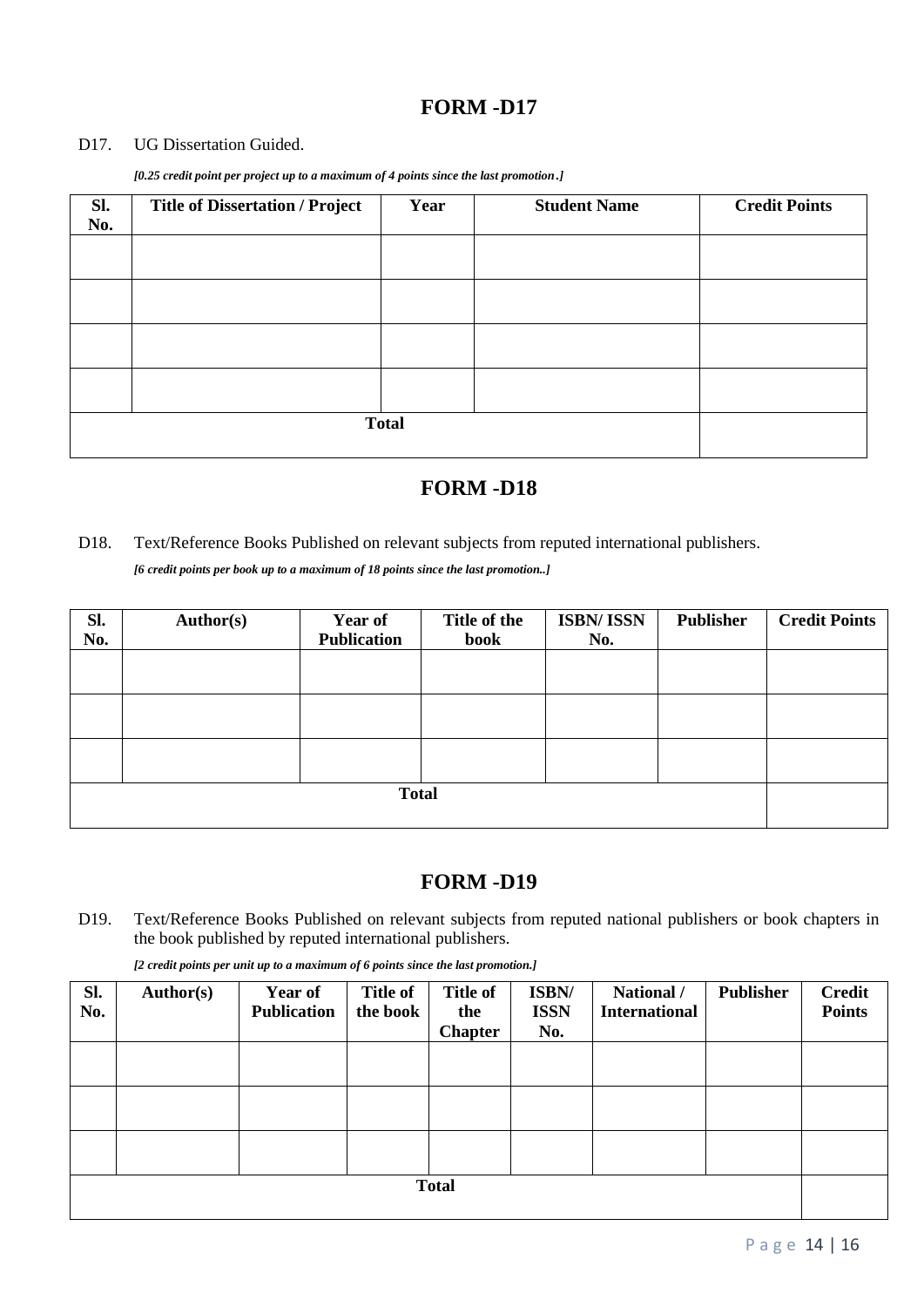#### D20. Significant Outreach Activities.

*[1 credit point per activity up to a maximum of 4 credit points since the last promotion.* 

| Sl. | <b>Details of Activity</b> | <b>Duration</b> | <b>Credit</b><br><b>Points</b> |  |
|-----|----------------------------|-----------------|--------------------------------|--|
| No. |                            | From            | To                             |  |
|     |                            |                 |                                |  |
|     |                            |                 |                                |  |
|     |                            |                 |                                |  |
|     |                            |                 |                                |  |
|     |                            |                 |                                |  |
|     |                            |                 |                                |  |
|     |                            |                 |                                |  |
|     | <b>Total</b>               |                 |                                |  |
|     |                            |                 |                                |  |

### **FORM -D21**

#### D21. Fellow IEEE, FNA, FNAE, FNASc.

*[Maximum 10 credit points]*

| Sl.<br>No. | <b>Academic / Professional Body</b> | <b>Membership ID</b> | <b>Credit</b><br><b>Points</b> |
|------------|-------------------------------------|----------------------|--------------------------------|
|            |                                     |                      |                                |
|            |                                     |                      |                                |
|            |                                     |                      |                                |
|            | <b>Total</b>                        |                      |                                |

### **FORM -D22**

D22. Placement % (Only for the placement cell officers/Faculty in-charge of placement).

*[4 credit points per year upto a maximum of 20 points since the last promotion. 2 credit points per year upto a maximum of 10 point since the last promotion]*

| SI.<br>No.   | <b>Position held</b> | Year | <b>Placement</b><br>$%$ age | <b>Credit<br/>Points</b> |
|--------------|----------------------|------|-----------------------------|--------------------------|
|              |                      |      |                             |                          |
|              |                      |      |                             |                          |
|              |                      |      |                             |                          |
| <b>Total</b> |                      |      |                             |                          |